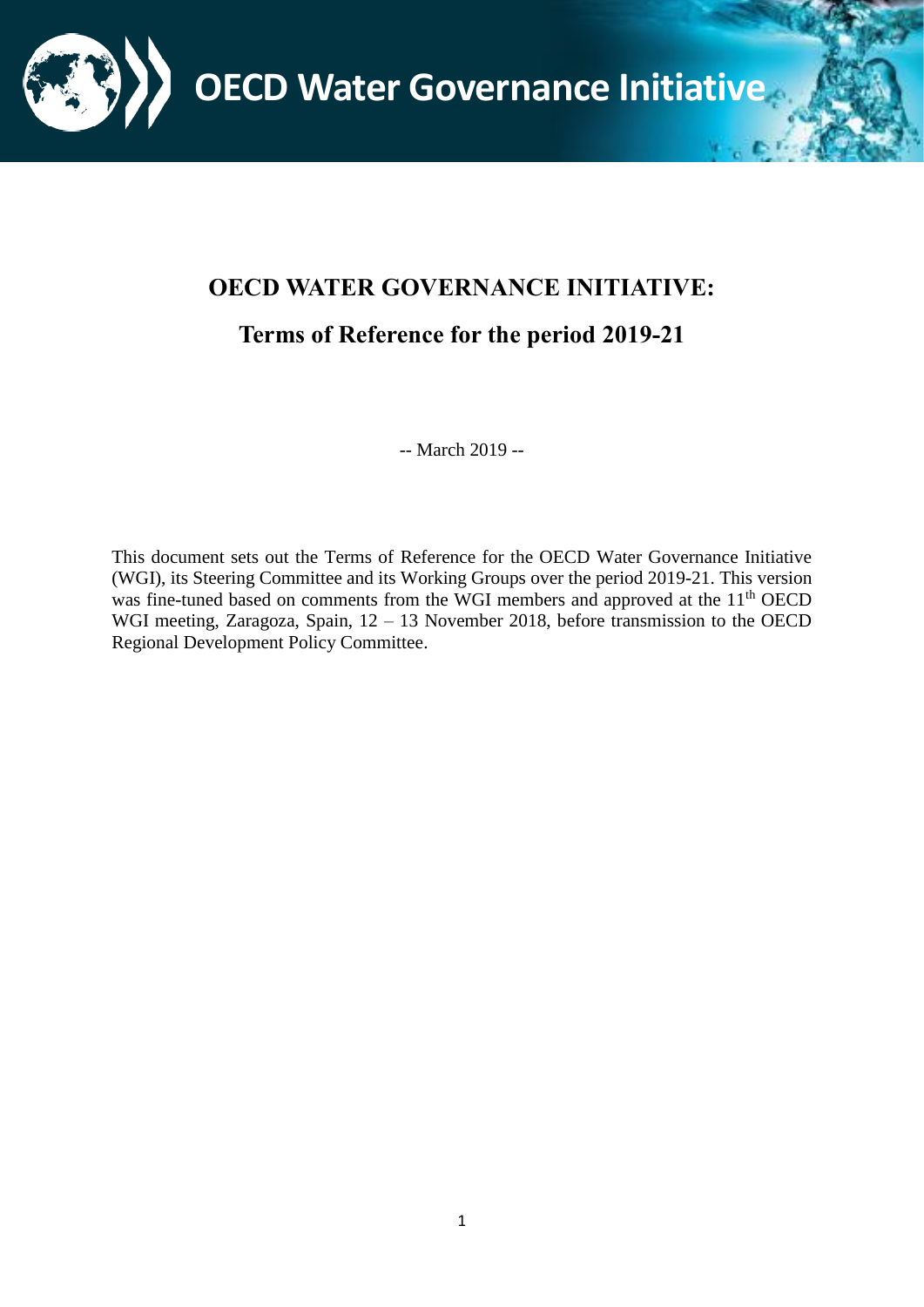# **TABLE OF CONTENTS**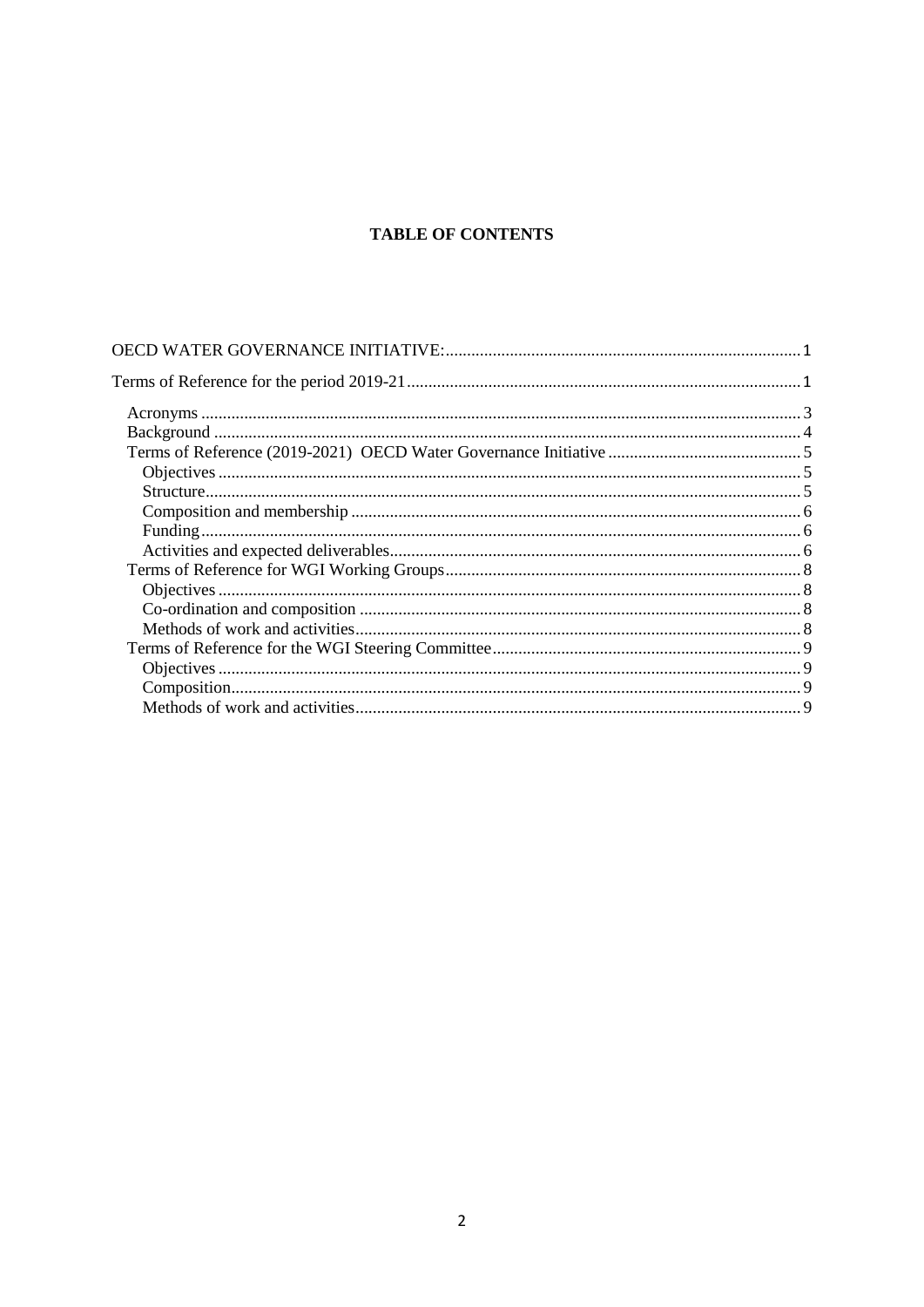# <span id="page-2-0"></span>**Acronyms**

| <b>AEAS</b>  | Spanish Association of Water Supply and Sanitation                    |
|--------------|-----------------------------------------------------------------------|
| <b>ASTEE</b> | Association Scientifique et Technique pour l'Eau et l'Environnement   |
| <b>CFE</b>   | Centre for Entrepreneurship, SMEs, Regions and Cities of the OECD     |
| <b>COP</b>   | Conference of the Parties                                             |
| GOV          | Public Governance and Territorial Development Directorate of the OECD |
| <b>INBO</b>  | <b>International Network of Basin Organisations</b>                   |
| <b>LAC</b>   | Latin America and the Caribbean                                       |
| <b>NGOs</b>  | Non-governmental Organisations                                        |
| <b>OECD</b>  | Organisation for Economic Co-operation and Development                |
| OIEau        | International Office for Water                                        |
| <b>RDPC</b>  | <b>Regional Development Policy Committee</b>                          |
| <b>SIWI</b>  | Stockholm International Water Institute                               |
| WGI          | Water Governance Initiative                                           |
| <b>WIN</b>   | <b>Water Integrity Network</b>                                        |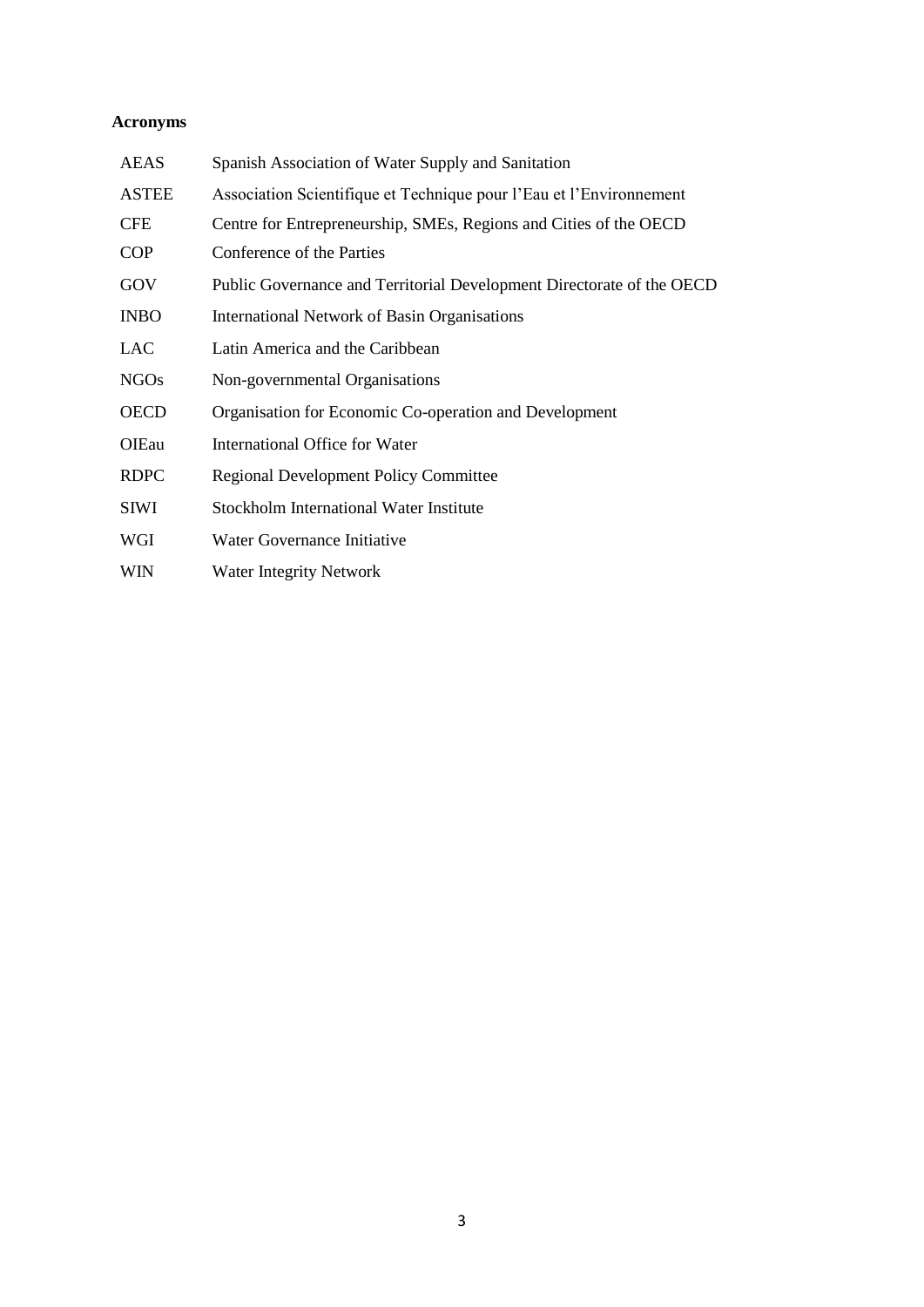#### <span id="page-3-0"></span>**Background**

 $\overline{a}$ 

The creation of the WGI builds on the observation that water crises around the world are often primarily governance crises as they relate to who does what, at which scale, how and why. Since 2009, RDPC's evidence-based assessments drawing on benchmarks, country policy dialogues and thematic work has emphasised that policy responses to water challenges will only be viable if they are coherent; if stakeholders are properly engaged; if well-designed regulatory frameworks are in place; if there is adequate and accessible information; and if there is sufficient capacity, integrity and transparency. This requires breaking silos across ministries, co-ordinating across levels of government, articulating private, public and non-profit interests, and engaging with those who have an interest or stake in water-related outcomes in addition to policymakers. Setting up a multi-stakeholder platform to share experiences was therefore a necessity to enhance cross-fertilisation of knowledge and scale up best practices with a view to shape better policy guidance.

The OECD Water Governance Initiative (WGI) was launched on 27-28 March 2013 as a multistakeholder network of 100+ members from public, private and civil society sectors gathering twice a year in a Policy Forum. It was created following the  $6<sup>th</sup>$  World Water Forum (Marseille, 2012)<sup>1</sup> with the objectives to:

- Provide a multi-stakeholder technical platform to share knowledge, experience and best practices on water governance across levels of government;
- Advise governments in taking the needed steps for effective water reforms through peer-to-peer dialogue and stakeholder engagement across public, private and non-profit sectors;
- Provide a consultation mechanism to raise the profile of governance in the Global Agendas;
- Support the design and implementation of the *OECD Principles on Water Governance* ; and
- Foster continuity between World Water Forums (every 3 years).

During its first phase of activity (2013-15), the WGI co-produced the [OECD Principles on Water](https://www.oecd.org/cfe/regional-policy/OECD-Principles-on-Water-Governance.pdf)  [Governance,](https://www.oecd.org/cfe/regional-policy/OECD-Principles-on-Water-Governance.pdf) in a bottom-up and multi-stakeholder fashion. Since their adoption by the OECD Regional Development Policy Committee (May 2015) and their endorsement at ministerial level (June 2015), the Principles have been endorsed by 170+ stakeholder groups gathered within th[e Global Coalition for](https://www.oecd.org/cfe/regional-policy/Global-Coalition-Good-Water-Governance-Flyer.pdf)  [Good Water Governance.](https://www.oecd.org/cfe/regional-policy/Global-Coalition-Good-Water-Governance-Flyer.pdf) During the second phase of activity (2015-18), the WGI developed an [indicator framework](https://www.oecd.org/regional/OECD-Water-Governance-Indicator-Framework.pdf) to support multi-stakeholder dialogues and self-assessment of water governance in interested cities, basins and countries, and facilitated the peer-review of over 50 concrete water governance stories from across the Globe. These findings were summarised in the repor[t Implementing](http://www.oecd.org/governance/implementing-the-oecd-principles-on-water-governance-9789264292659-en.htm)  [the OECD Principles on Water Governance,](http://www.oecd.org/governance/implementing-the-oecd-principles-on-water-governance-9789264292659-en.htm) as well as in an [online map,](http://www.oecd.org/cfe/regional-policy/evolving-water-governance-practices.htm) which were both released at the 8<sup>th</sup> World Water Forum (Brasilia, 2018).

Since its creation, the WGI has gathered eleven times in plenary meetings to carry out the abovementioned activities and to facilitate knowledge and experience sharing in addition to co-production and contribution to global agendas. In order to draw lessons from the last three years of operation and to identify whether adjustments in terms of content, structure and results where needed, a [satisfaction](http://www.oecd.org/cfe/regional-policy/WGI_Survey-synthesis-2015-2018.pdf)  [survey](http://www.oecd.org/cfe/regional-policy/WGI_Survey-synthesis-2015-2018.pdf) was conducted in May 2018. With a 70% response rate, results pointed out extremely high levels of satisfaction (above 90%) and a unanimous pledge to pursue WGI activities. For this reason, the Terms of Reference for 2019-2021 follow previous Terms of Reference in terms of objectives, composition and working methods. The overarching goals remain unchanged (technical platform, support reforms, consultation mechanism, global agenda and follow-up on the Principles). As in the previous phase, the WGI remains a technical gathering of policymakers and practitioners, which under no circumstances should be considered as an OECD body.

<sup>&</sup>lt;sup>1</sup> The OECD co-ordinated the thematic group on governance and set-up a taskforce of  $300+$  participants to prepare discussions during the Forum. Setting-up a multi-stakeholder platform under OECD leadership was recognised as a means, amongst others, to foster governance continuity in between World Water Fora.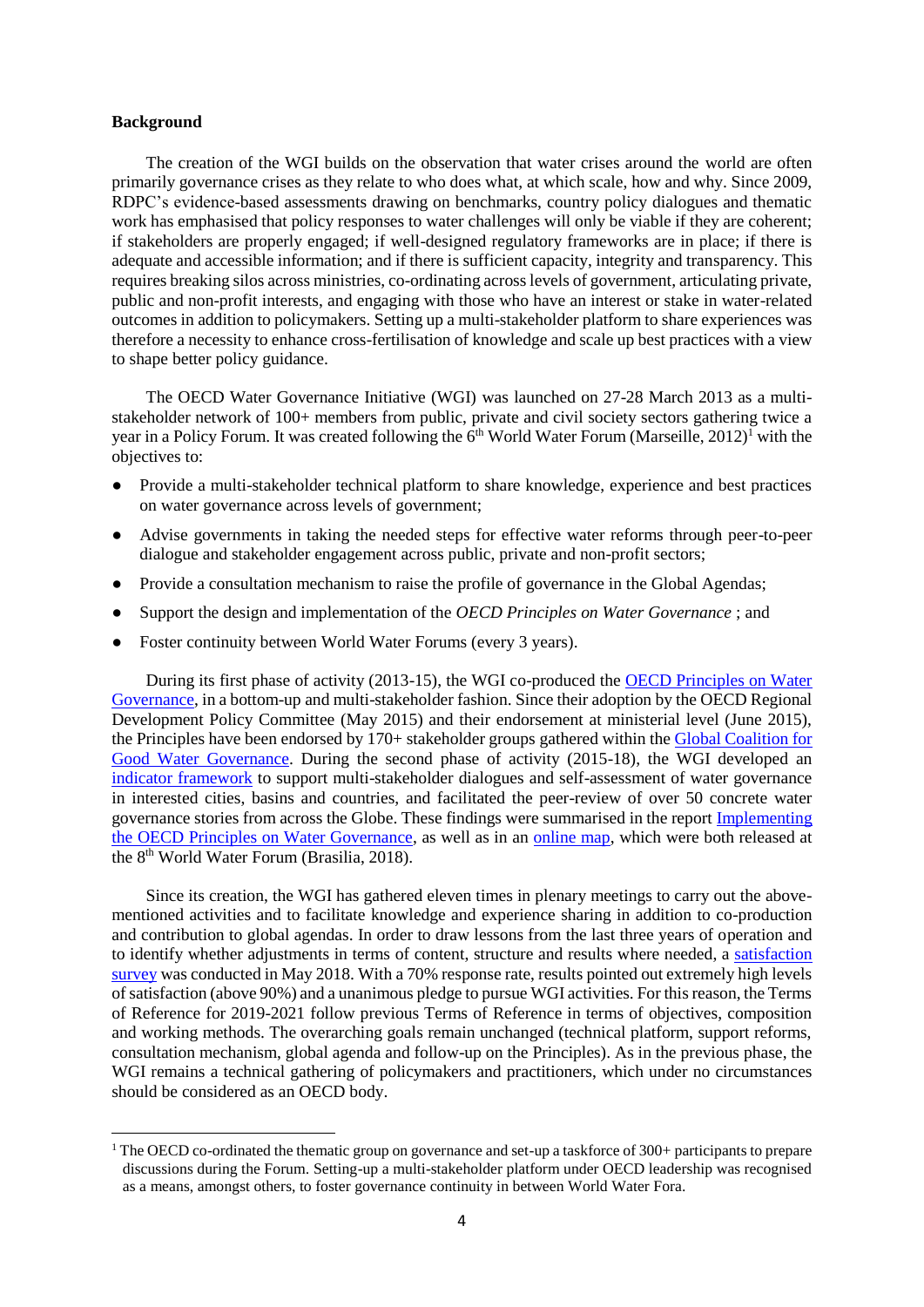### **Terms of Reference, 2019-2021**

#### **OECD Water Governance Initiative**

## <span id="page-4-1"></span><span id="page-4-0"></span>*Objectives*

The OECD Water Governance Initiative (WGI) is an international multi-stakeholder network of members from the public, private and non-for-profit sectors gathering twice a year to share best practices in support of better governance in the water sector. The WGI is hosted within the OECD, the Secretariat is ensured by the Centre for Entrepreneurship, SMEs, Regions and Cities (CFE) as part of the activities of the OECD Regional Development Policy Committee (RDPC).

As was the case for its six years of operation (2013-2018), the WGI is conceived as a network of experts, policymakers and practitioners that should, under no circumstance, be considered as an OECD subsidiary body. The WGI has no decision-making prerogatives vis-à-vis OECD documents and processes. The five overarching goals of the WGI are as follows:

- Provide a **multi-stakeholder technical platform** to share knowledge, experience and best practices on water governance across levels of government;
- **Advice governments** in taking the needed steps for effective water reforms through peer-to-peer dialogue and stakeholder engagement across public, private and non-profit sectors;
- Provide a **consultation mechanism** to raise the profile of governance in the Global Agendas (Sustainable Development Goals, World Water Forum, Habitat III, COP etc.);
- Support the implementation of the **OECD Principles on Water Governance** in interested cities, basins and countries by promoting the uptake of the Indicator Framework and peer-learning from concrete water governance stories; and
- Facilitate the implementation of the **Brasilia Multi-stakeholder Pledge** from the 8<sup>th</sup> World Water Forum (Brazil, 2018) up to the 9<sup>th</sup> World Water Forum (Senegal, 2021).

## <span id="page-4-2"></span>*Structure*

The WGI will continue to operate according to a three-tiered governance structure, in close co-operation and co-ordination with the OECD Regional Development Policy Committee (RDPC):

- The **Secretariat** is ensured by the Centre for Entrepreneurship, SMEs, Regions and Cities of the OECD (CFE), subject to appropriate funding through voluntary contributions. The Secretariat is mainly responsible for the day-to-day operational activities of the WGI, the drafting of the material discussed at the meetings, the analytical work subject to consultations within the platform, the co-ordination of partner institutions, and the organisation of WGI meetings.
- The **Chair**, renewed in 2016 for 3 years, spearheads the strategic orientations and presides over biannual WGI meetings and quarterly Steering Committee Meetings. He ensures the recognition of the multi-stakeholder network, strives to raise the profile of the WGI and its contribution to different processes, supports fundraising efforts, and ensures that the compliance with the terms of reference pay due regard to the opinion of all members.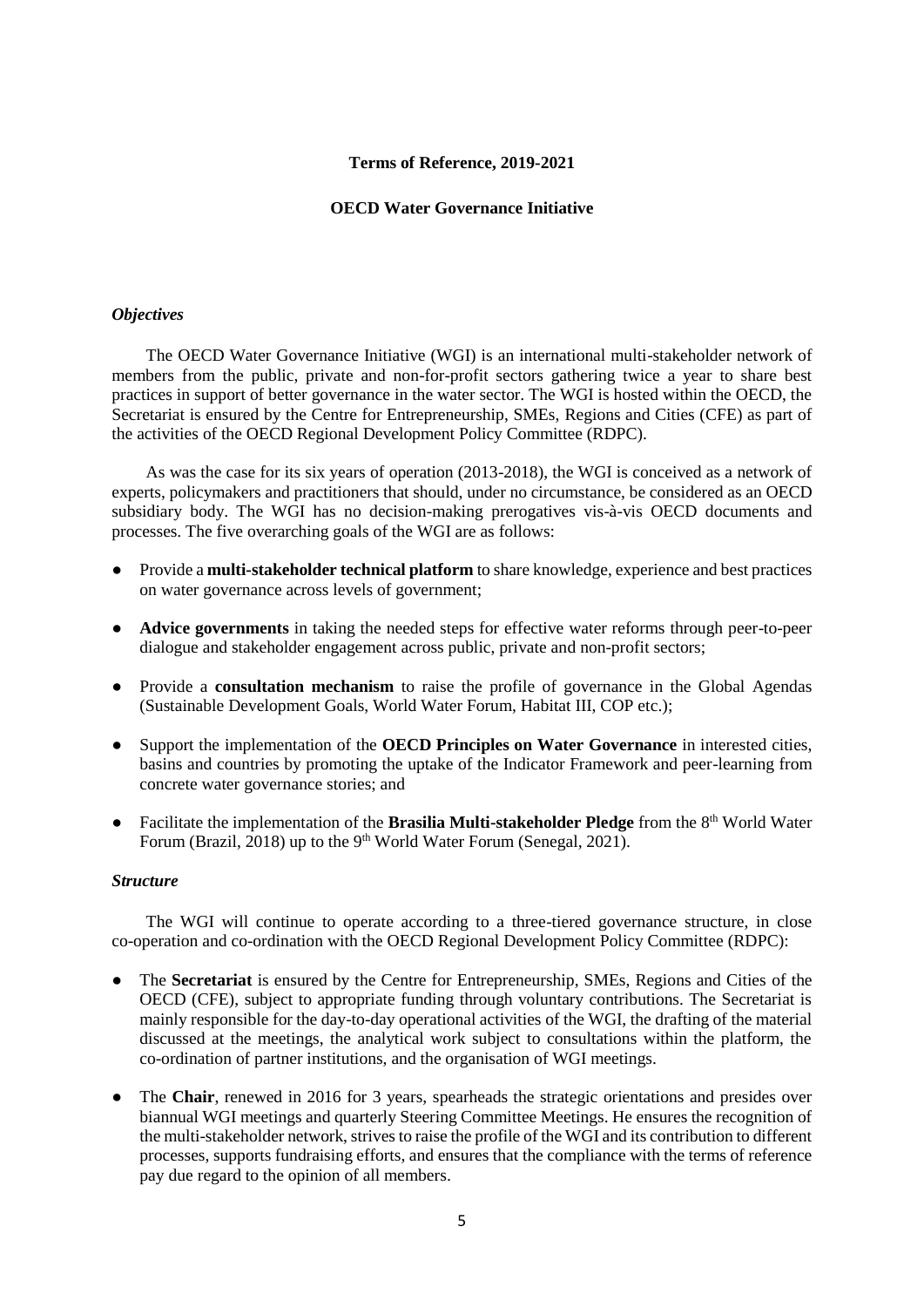● The **Steering Committee** supports the implementation of the strategic goals of the WGI and contributes to fundraising efforts. It is composed of co-founding institutions, namely the International Network of Basin Organisations (INBO), the International Office for Water (OIEau), *Transparency International* (TI), the *Association Scientifique et Technique pour l'Eau et l'Environnement* (ASTEE), Suez, Stockholm International Water Institute (SIWI) and the Water Integrity Network (WIN), as well as by the *Spanish Association of Water Supply and Sanitation* (AEAS) that joined the Steering Committee in 2016, after a call for applications among WGI members.

# <span id="page-5-0"></span>*Composition and membership*

The WGI has an open membership and large geographic, economic and institutional representation at local, national and global levels. All members participate in WGI discussions and consultations either through written contributions or through physical presence at the meetings and related events.

- The **100+ members** include national and subnational governments, river basin organisations (and/or their networks), public or private service providers (and/or their networks), economic or environmental regulators (and/or their networks), donor agencies, NGOs, international organisations, industry, associations of water users, the scientific community and academia, amongst others;
- Membership of **national governments** from OECD and partner countries is subject to their interest in the topic and capacity to engage in the activities. All water focal points of OECD member countries systematically receive an invitation to join the Network, as well as focal points from partner countries that have shown an interest in the water topic;
- The WGI cooperates with **regional partners** (or sub-networks) in the Mediterranean region, North America, Europe, Africa, Latin America and Asia, which provide a bridge to non-OECD countries as appropriate and link the WGI to broader regional initiatives and activities.

# <span id="page-5-1"></span>*Funding*

The maintenance and operation of the WGI relies essentially on voluntary and/or in-kind contributions. **Voluntary contributions** can come from countries or institutions that are supportive of the WGI and willing to fund its activities through specific grant agreements. **In-kind contributions** from WGI members can take the form of hosting meetings, liaising with non-Members for outreach and communication, contributing to seminars, workshops or surveys, and/or mobilising a range of expertise as needed.

# <span id="page-5-2"></span>*Activities and expected deliverables*

Subject to available funding, the activities of the WGI will be organised as follows:

- The WGI will gather in a **Policy Forum** every six months at OECD Headquarters or outside when meetings are hosted by WGI members. Whenever possible, such meetings will be organised backto-back to RDPC or major water-related global events. The Highlights (or Summary Record) of WGI plenary meetings will systematically be shared with WGI members and RDPC delegates, in both English and French.
- Through the **technical platform**, WGI members will share knowledge and experience on water governance, foster the dissemination of best practices and carry out peer-to-peer dialogue to support water reform processes as appropriate.
- **Two Working Groups** will contribute to supporting the implementation of the *OECD Principles on Water Governance* in interested Member and non-Member countries through: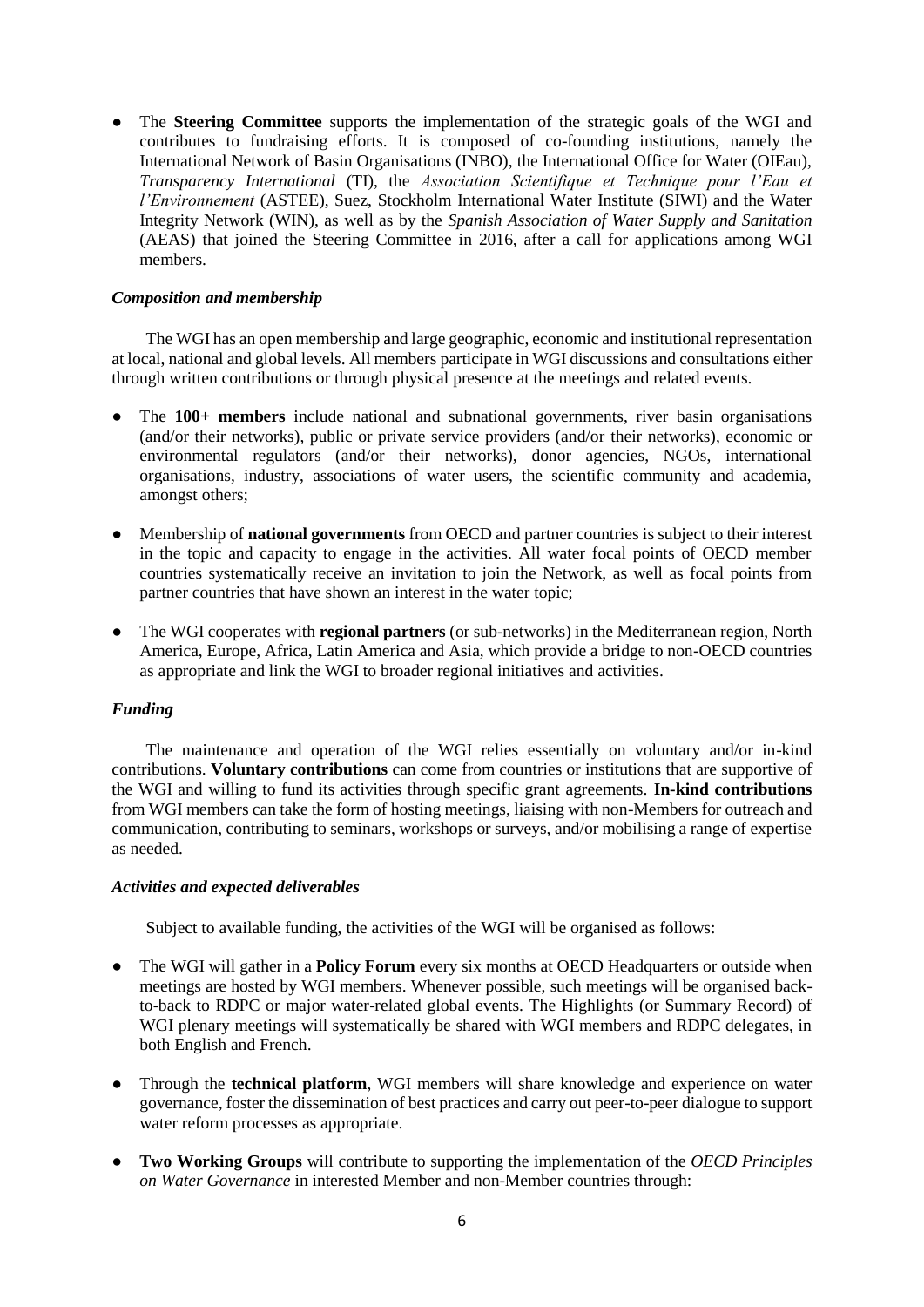- ‒ Working Group n°1 (Indicators): promoting the uptake and use of the existing **Water Governance Indicator Framework** to help interested countries, basins, and cities, both in OECD countries and non-OECD economies, understand whether governance systems are performing well. It will also contribute to the development of impact/outcome indicators to complement the existing framework and assess whether water policies are delivering expected outcomes.
- ‒ Working Group n°2 (Capacity): promoting **capacity development** that can trigger water governance reform processes at different scales (cities, basins, regions, countries). It includes, amongst others, the further use and dissemination of water governance practices as a peerlearning tool and the development of other modules and tools on specific governance dimensions; and
- The Steering Committee of the WGI will contribute to **communications and outreach** while disseminating relevant tools for better water policy design and implementation at different levels and ensuring greater impact and co-ordination with other initiatives.
- The WGI will provide a **consultation mechanism across stakeholders** to contribute to the Global Agendas. In particular, it will strive to foster continuity on governance discussions in between the 8<sup>th</sup> and the 9<sup>th</sup> World Water Fora and foster linkages, as appropriate, to other global processes such as the Sustainable Development Goals, Habitat III, and COP.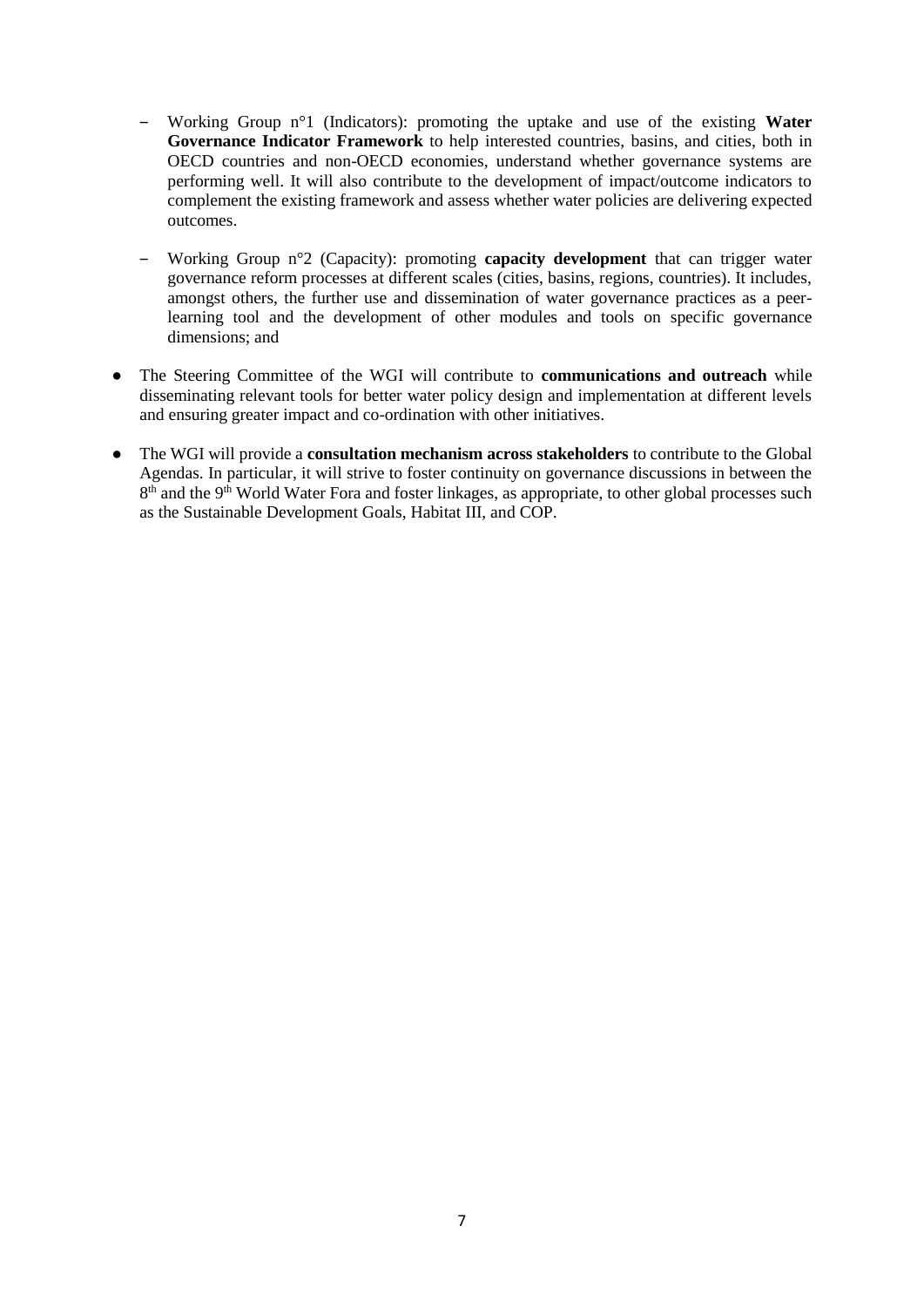#### **Terms of Reference for WGI Working Groups**

# <span id="page-7-1"></span><span id="page-7-0"></span>*Objectives*

Subject to available funding, two Working Groups will contribute to WGI activities with a view to supporting the implementation of the Principles on Water Governance in interested OECD member countries and non-member economies:

- The **Working Group on Indicators** will complement the OECD Water Governance Indicator Framework with result indicators (e.g. outcome and impact indicators) to assess whether water policies are delivering expected outcomes. It will also support the uptake and use of the existing Water Governance Indicator Framework in countries, regions, basins and cities, based on the 10 step methodology for self-assessment.
- The **Working Group on Capacity Development** will develop capacity development methodology and materials and share knowledge and practices on water governance to support interested countries, basins, regions, or cities overcome hurdles in water reform processes.

#### <span id="page-7-2"></span>*Co-ordination and composition*

The Secretariat will provide facilitation, co-ordination and support to the activities of both Working Groups in co-operation with the Steering Committee members. The Working Group on Indicators will be led by OECD, ASTEE, TI, AEAS, OIEau and INBO. The Working Group on Capacity Development will be led by OECD, SIWI, WIN, and Suez.

The Working Groups will be composed of WGI Members willing to participate on a voluntary basis and in synergy with their own resources and activities. A call for application was extended in the membership renewal, 2019-2021 as well as at the 11<sup>th</sup> plenary meeting of the WGI (12-13 November 2018).

# <span id="page-7-3"></span>*Methods of work and activities*

The Working Groups will map existing knowledge, collect evidence, share experiences and scale up success stories to develop indicators and capacity development modules and tools. In doing so, members of the Working Groups will shed light on how cities, basins and countries have successfully assessed the effectiveness, efficiency and inclusiveness of their water policies across levels of government as well as lessons learned and ways forward to adjust where needed.

The activities of the Working Groups may be carried out through a variety of means, subject to available funding, such as expert workshops, webinars, side events, as well as written comments on documents of the Secretariat. The results will be shared on a regular basis with RDPC delegates, for discussion as appropriate.

The Working Groups will each determine how to communicate, mobilise resources, co-ordinate with the other Working Group, and engage with partners. The performance of both Working Groups will be assessed in 2021 to make adjustments if needed.